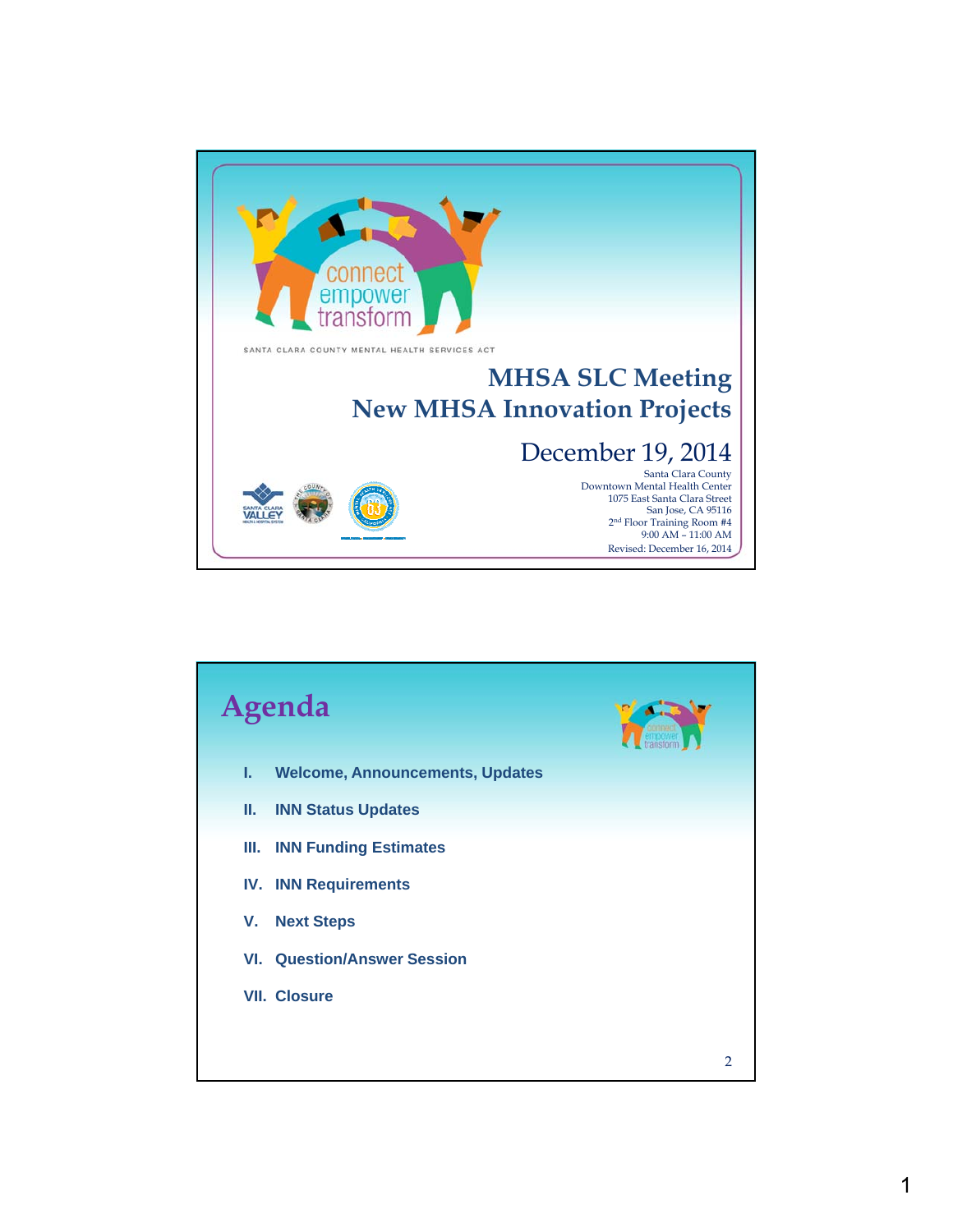

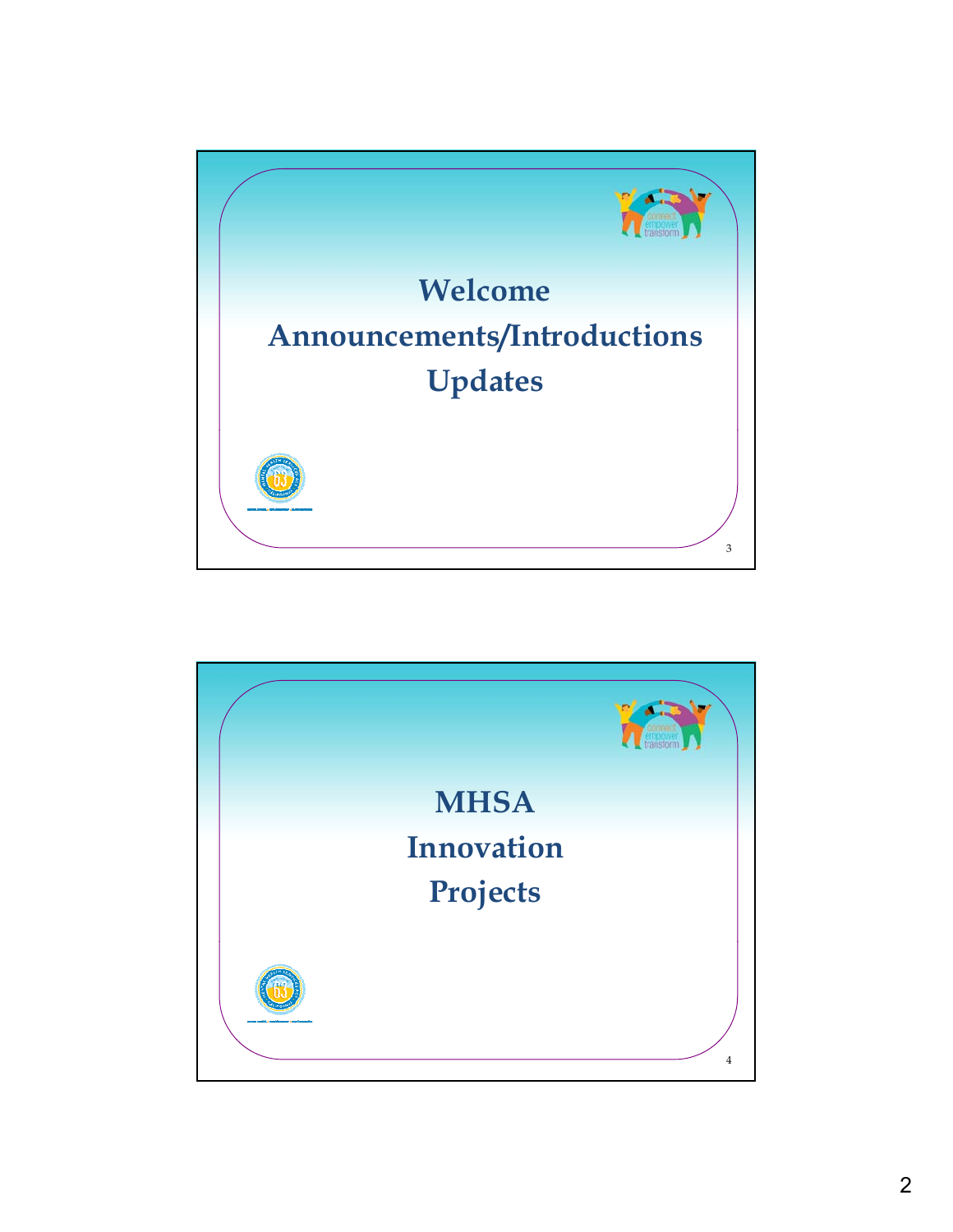|                    | <b>Status of MHSA INN Projects</b>                                                |                             |                                                                                              |
|--------------------|-----------------------------------------------------------------------------------|-----------------------------|----------------------------------------------------------------------------------------------|
| <b>INN Project</b> |                                                                                   | <b>Duration</b><br>(Months) | <b>Status</b>                                                                                |
| <b>INN-01</b>      | <b>Early Childhood Universal Screening</b><br>Project                             | 24                          | In Progress; will end 7/31/2015.                                                             |
| $INN-02$           | <b>Peer-run TAY Inn Project</b>                                                   | 48                          | In Progress; current end date 9/30/2015.<br>(Submitted funding one-year extension to MHSOAC) |
| $INN-03$           | Adults with Autism and Co-Occurring<br>Mental Health Disorders Project            | 24                          | Successful: transitioned to CSS A02 in<br>FY14.                                              |
| $INN-04$           | <b>Elders' Storytelling Project (Prior</b><br>Name: Merging the Old with the New) | 33                          | In Progress; will end 7/31/2015.                                                             |
| <b>INN-05</b>      | <b>Multi-Cultural Center (MCC) Project</b>                                        | 36                          | Pending; TBD.                                                                                |
| <b>INN-06</b>      | <b>Transitional Mental Health Services for</b><br><b>Newly Released Inmates</b>   | 36                          | In Progress; will end 10/31/2015.                                                            |
| <b>INN-07</b>      | Mental Health/Law Enforcement Post<br>Crisis Intervention Project                 | 24                          | Ended in FY13; did not continue.                                                             |
| <b>INN-08</b>      | Interactive Videos Scenarios Training<br>Project                                  | 32                          | Successful; transitioned to CSS work plan<br>A04 and WET in FY14.                            |
| <b>INN-09</b>      | AB109/117 Re-Entry Multi-Agency Pilot<br>aka "Re-Entry MAP" Project               | 33                          | Successful and continues with 100% AB109<br>funding effective July 2014.                     |

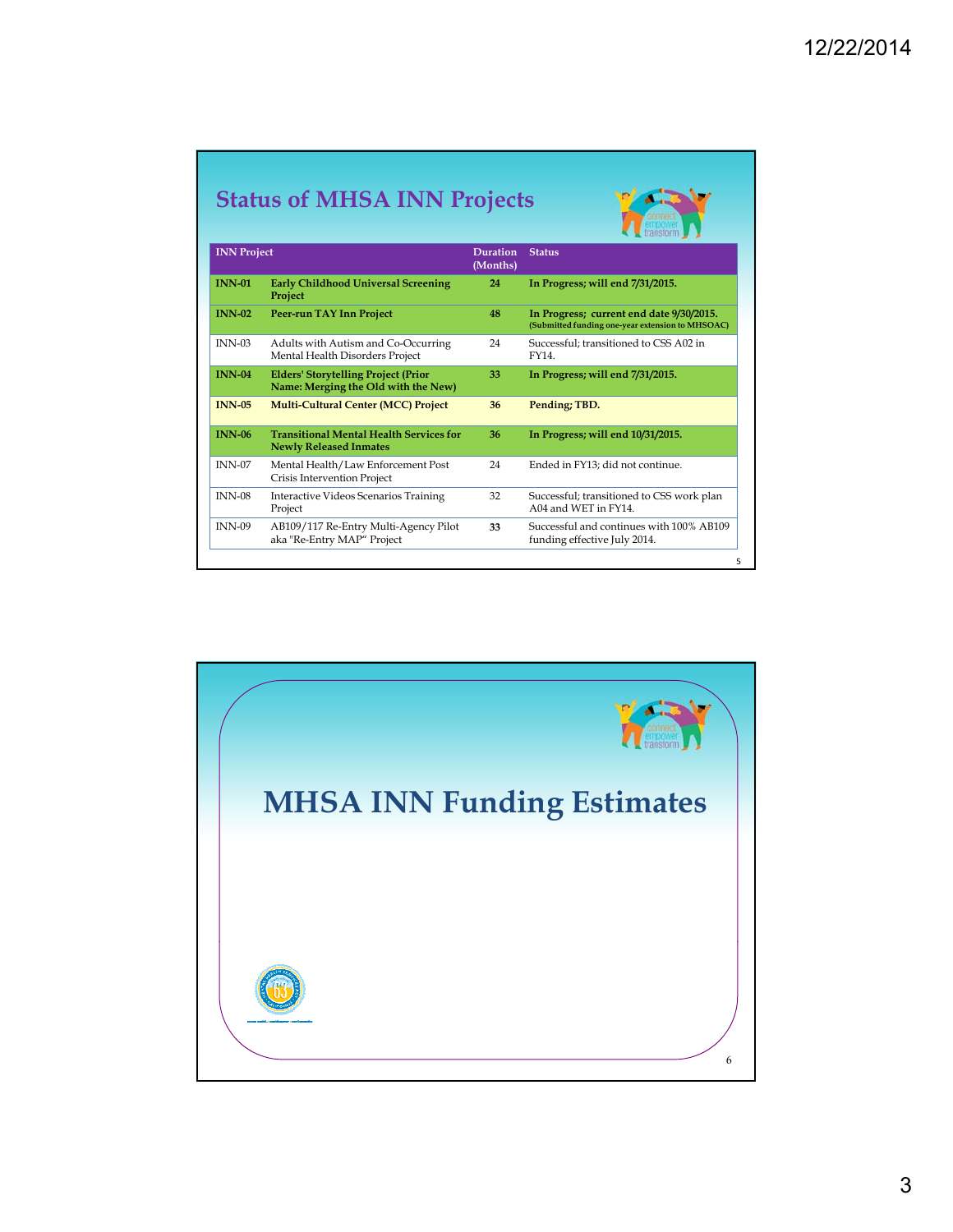

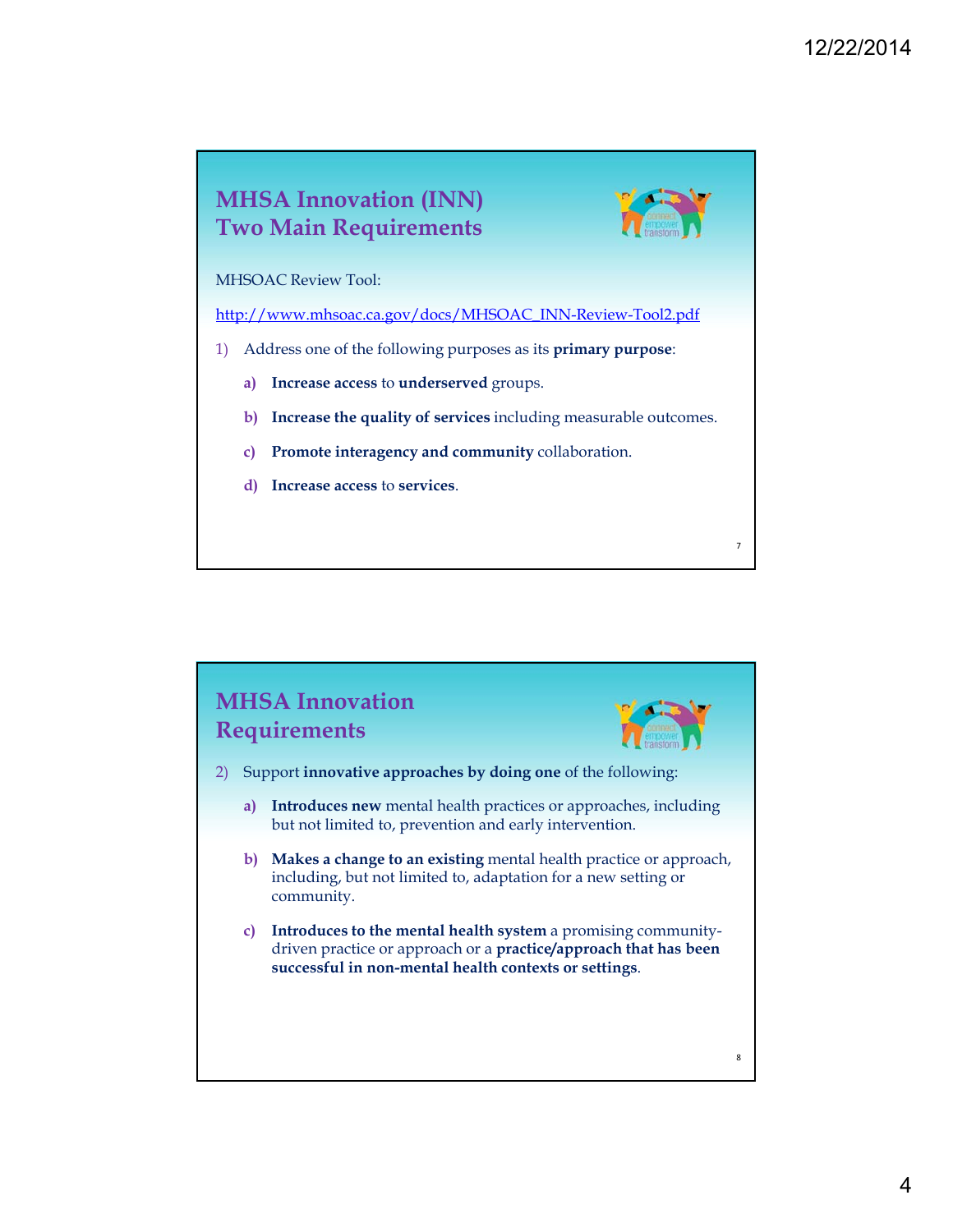